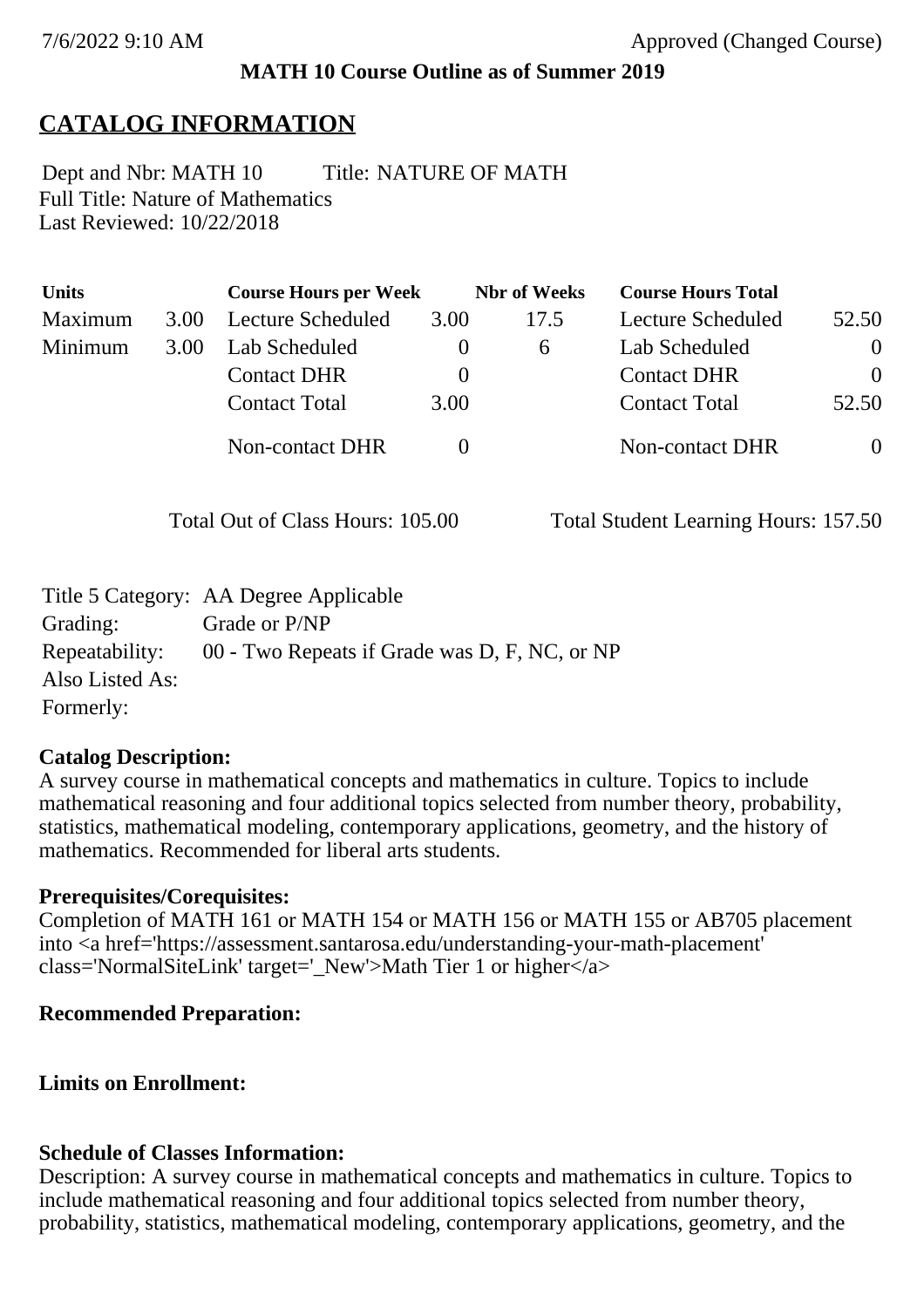history of mathematics. Recommended for liberal arts students. (Grade or P/NP) Prerequisites/Corequisites: Completion of MATH 161 or MATH 154 or MATH 156 or MATH 155 or AB705 placement into <a href='https://assessment.santarosa.edu/understanding-yourmath-placement' class='NormalSiteLink' target='\_New'>Math Tier 1 or higher</a> Recommended: Limits on Enrollment: Transfer Credit: CSU;UC. Repeatability: Two Repeats if Grade was D, F, NC, or NP

## **ARTICULATION, MAJOR, and CERTIFICATION INFORMATION:**

| <b>AS Degree:</b>                 | Area<br>B                                       | <b>Communication and Analytical Fall 1981</b><br>Thinking   |                  | Effective:              | Inactive: |
|-----------------------------------|-------------------------------------------------|-------------------------------------------------------------|------------------|-------------------------|-----------|
| <b>CSU GE:</b>                    | <b>MC</b><br><b>Transfer Area</b><br><b>B</b> 4 | <b>Math Competency</b><br>Math/Quantitative Reasoning       |                  | Effective:<br>Fall 1981 | Inactive: |
| IGETC:                            | <b>Transfer Area</b><br>2A                      | Mathematical Concepts $\&$<br><b>Quantitative Reasoning</b> |                  | Effective:<br>Fall 1981 | Inactive: |
| <b>CSU Transfer: Transferable</b> |                                                 | Effective:                                                  | <b>Fall 1981</b> | Inactive:               |           |
| <b>UC Transfer:</b> Transferable  |                                                 | Effective:                                                  | <b>Fall 1981</b> | Inactive:               |           |

**CID:**

**Certificate/Major Applicable:** 

[Major Applicable Course](SR_ClassCheck.aspx?CourseKey=MATH10)

## **COURSE CONTENT**

#### **Student Learning Outcomes:**

Upon completion of the course, students will be able to:

- 1. Apply the principles of inductive and deductive reasoning.
- 2. Demonstrate proficiency in mathematical skills and conceptual understanding within four of the following topics: number theory, probability, statistics, mathematical modeling, contemporary applications, geometry, and the history of mathematics.
- 3. Apply mathematical concepts to a variety of real-world problems.

### **Objectives:**

During this course, students will:

- 1. Define inductive reasoning, and apply to patterns and sequences.
- 2. Define deductive reasoning, and apply to logic and sets.
- 3. Demonstrate ability to perform four of the following objectives:
	- A. Define various sets of numbers and use number systems of different bases.
	- B. Apply counting techniques, permutations, combinations, and probability models.
	- C. Define frequency distributions and measures of central tendency and dispersion, and create graphical displays of data.
	- D. Apply mathematical models such as linear, quadratic, exponential, and logarithmic, to real-world problems.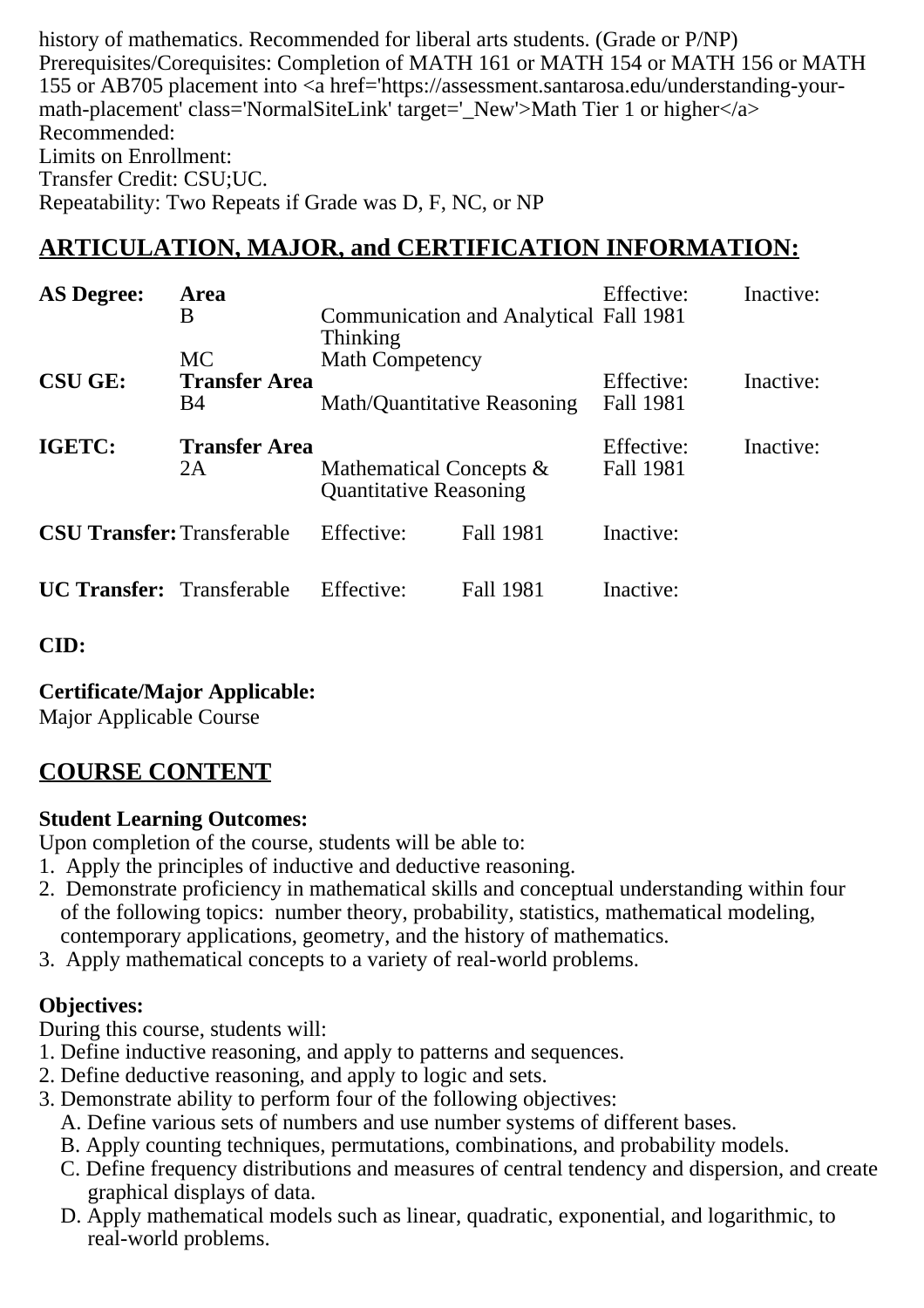- E. Understand topics within contemporary mathematics, such as voting and apportionment, financial mathematics, graph theory, linear programming, and applications of matrices.
- F. Define and apply concepts of areas, volumes, Euclidean and non-Euclidean geometry, and selected other topics in geometry.
- G. Describe the historical development of mathematics, the role of theorem and proof in mathematical thought, and significant mathematical results and mathematicians.

### **Topics and Scope:**

- I. Mathematical Reasoning
	- A. Inductive reasoning
		- 1. Patterns
		- 2. Sequences
	- B. Deductive reasoning
		- 1. Logic
		- 2. Sets

Four additional topics chosen from II through VIII.

### II. Number Theory

- A. Sets of numbers (e.g. prime, perfect, amicable, etc.)
- B. Numeration systems and number bases
- C. Additional topics may be chosen from identification numbers, encoding data, modular arithmetic, and cardinal numbers
- III. Probability
	- A. Counting techniques
	- B. Rules of probability
	- C. Conditional probability
	- D. Probability models and simulations
- IV. Statistics
	- A. Frequency distributions
	- B. Measures of central tendency and dispersion
	- C. Graphical display of data
	- D. Additional topics may be chosen from normal curve, estimation, and margin of error
- V. Mathematical Modeling
	- A. Linear, quadratic, exponential, and logarithmic models
	- B. Regression models
- VI. Contemporary Applications Types of Applications to be Chosen by Instructor, but Could Include One or More of the Following:
	- A. Linear programming
	- B. Matrices
	- C. Financial mathematics
	- D. Voting and apportionment
	- E. Graph theory
- VII. Geometry
	- A. Areas and volumes
	- B. Euclidean geometry and deductive systems
	- C. Non-Euclidean geometry
	- D. Additional topics may be chosen from conic sections, trigonometry, fractal geometry, polyhedra, symmetry and tesselations
- VIII. History and Culture of Mathematics